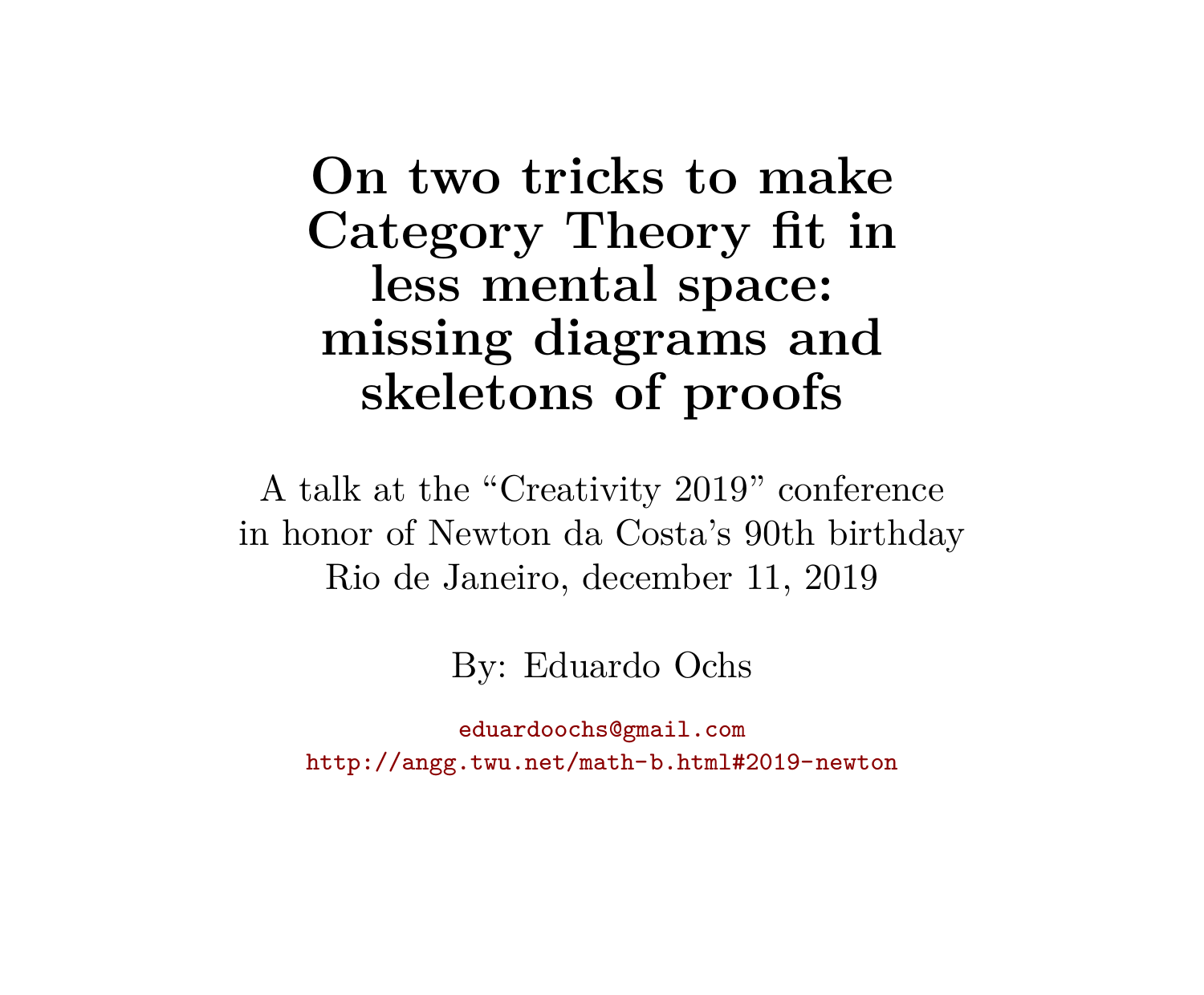### **Introduction**

Most texts in Category Theory ("CT" from here on) are full of expressions like this:

"Let's write  $(A \times)$  for the functor that takes each object B to  $A \times B$ "

I was absolutely fascinated by this "the". A functor — say,  $(A \times)$  — has an action on objects, an action on morphisms, and guarantees, or proofs, that it respects identities and compositions.

That "the functor" implies that the reader should be able to figure out by himself the action on morphisms, i.e., the precise meaning for  $(A\times)f$  when  $f : B \to C$ , and to check that this  $(A \times)$  respects identities and compositions.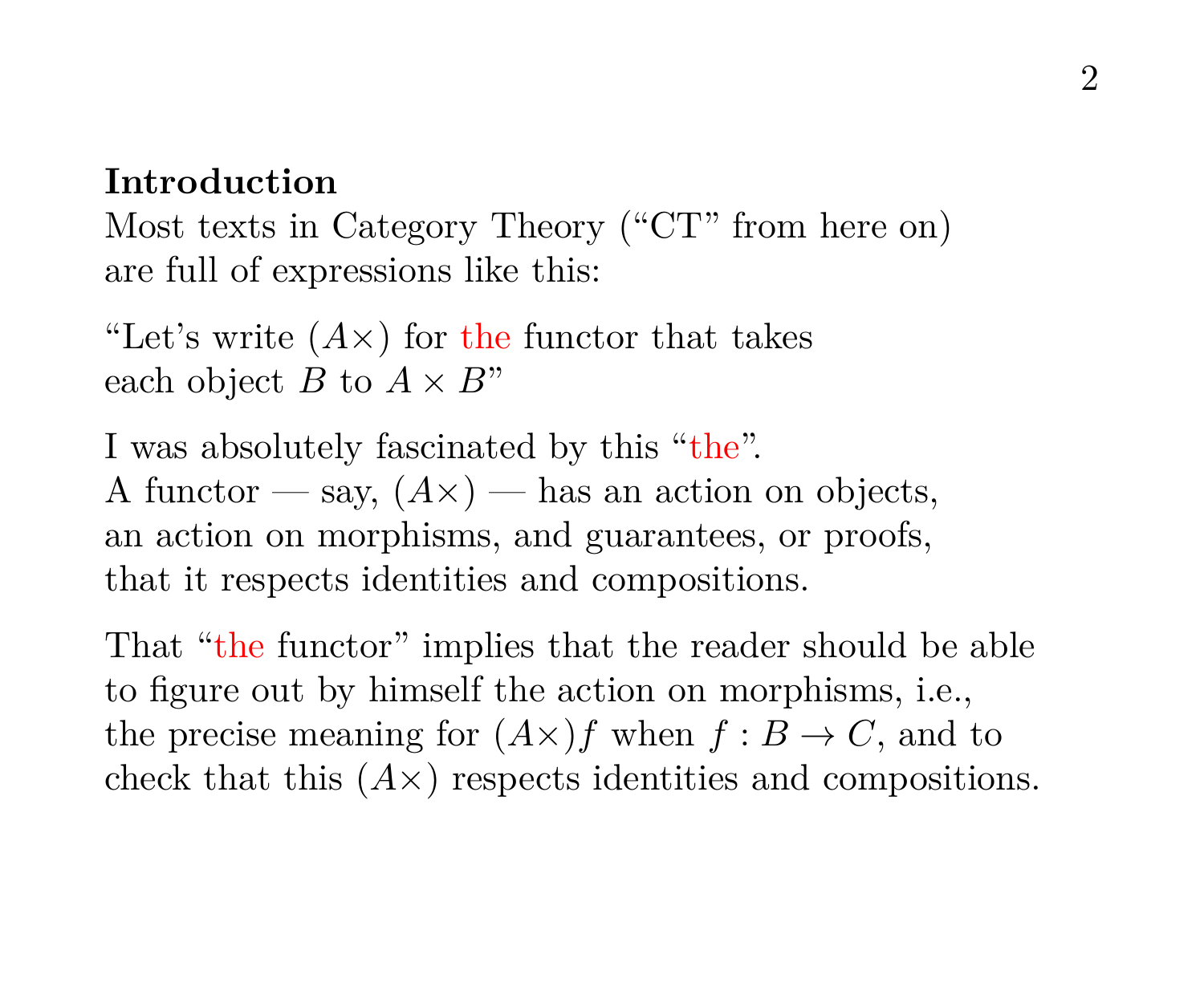# **Introduction (2)** Formally, a functor  $(A\times)$ : Set  $\rightarrow$  Set is a 4-uple:

$$
(A\times)=((A\times)_0,(A\times)_1,\mathsf{respids}_{(A\times)},\mathsf{respcomp}_{(A\times)})
$$

The "the" in

" $(A \times)$  is the functor that takes each object B to  $A \times B$ "

suggests that learning CT transforms you in a certain way... you become a person who can infer  $(A\times)_1$ , respids<sub> $(A\times)$ </sub>, and respcom $\mathsf{p}_{(A\times)}$  from just  $(A\times)_{0}...$ 

...you become a person who can define functors in a very compact way, and the other CT people will understand you.

(I wanted to become like that when I'd grow up)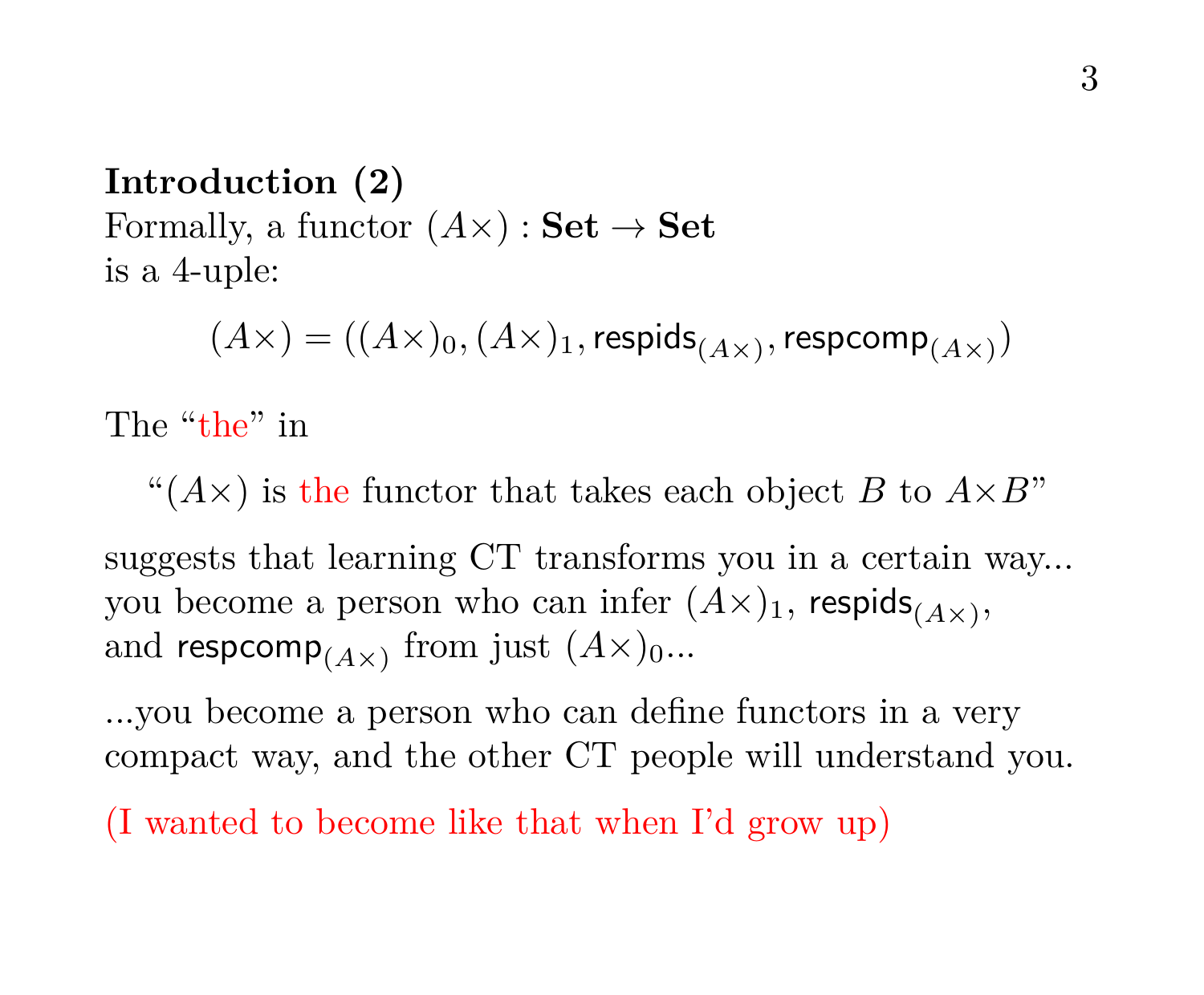#### **Functions with and without names** Consider this function:

$$
f : \{1,2,3\} \rightarrow \mathbb{Z} \n a \mapsto 10a
$$

It has a name:  $f$ .

There are two easy ways to work with functions without names...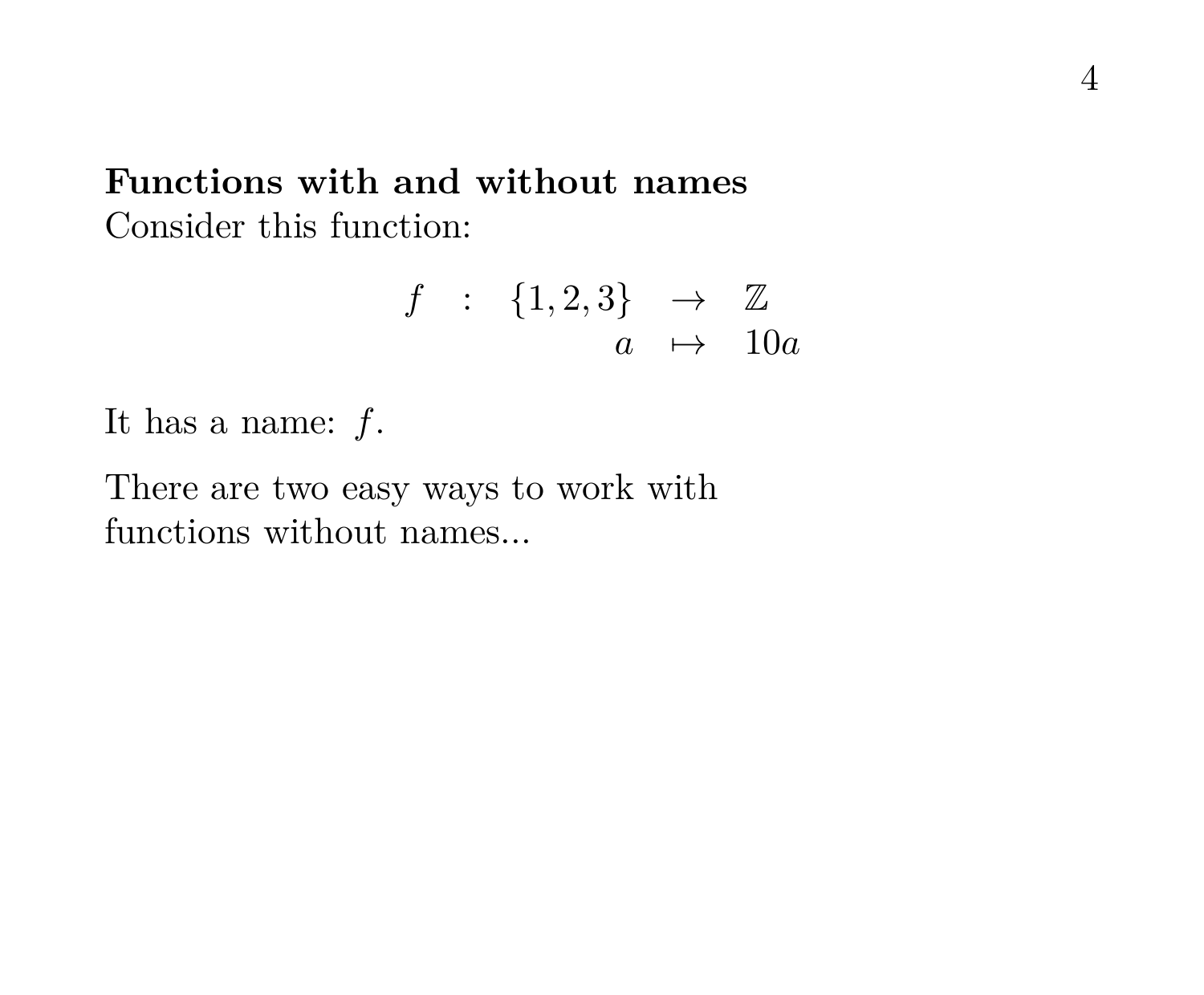#### **Lambda notation**

Way 1: A function is a set of input-output pairs:

\n
$$
f = \{(1, 10), (2, 20), (3, 30)\}
$$
\nSo:

\n
$$
f(2) = \{(1, 10), (2, 20), (3, 30)\}(2)
$$
\n
$$
= 20
$$

Way 2: A function is a program in  $\lambda$ -notation:  $f = (\lambda a.10a)$ So:  $f(2) = (\lambda a.10 \cdot a)(2)$  $= (10 \cdot a)[a := 2]$  $= 10 \quad \Omega$ 

$$
= 20
$$

Both ways drop some information:

name, codomain, and, in the case of  $(\lambda a.10 \cdot a)$ , domain. There is a also this notation:  $(\lambda a:\{1,2,3\}.10 \cdot a)$ , that includes the domain (a "type"!), but we are in a hurry...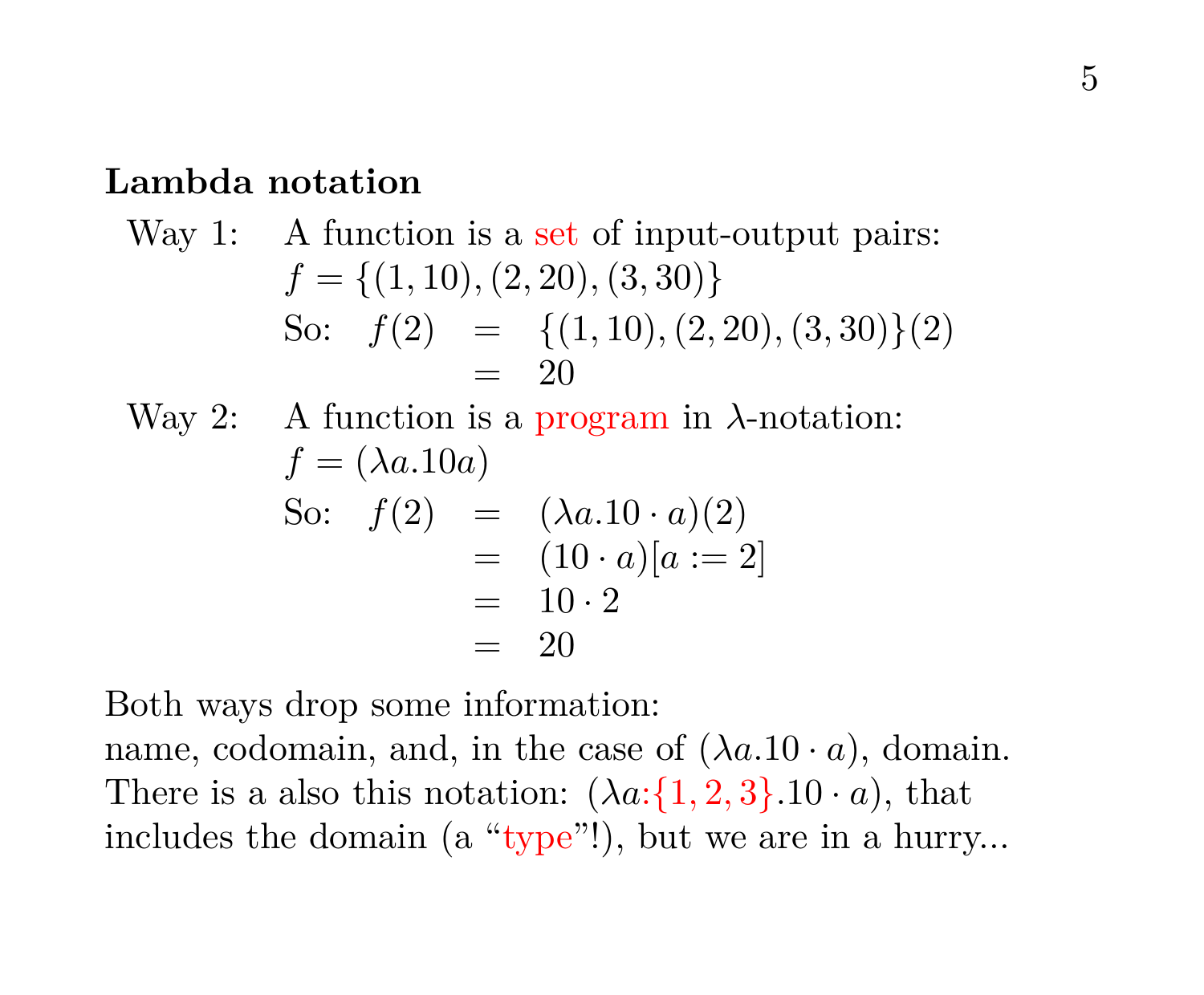#### **Internal diagrams**



The  $n \mapsto \sqrt{n}$  shows how  $\sqrt{\ }$  acts on a generic element. The  $n \mapsto \sqrt{n}$  shows how  $\sqrt{\ }$  acts on a generic element.<br>The  $3 \mapsto \sqrt{3}$  shows how  $\sqrt{\ }$  acts on a particular element. The  $3 \rightarrow \sqrt{3}$  shows how  $\sqrt{\phantom{0}}$  acts on a particular element.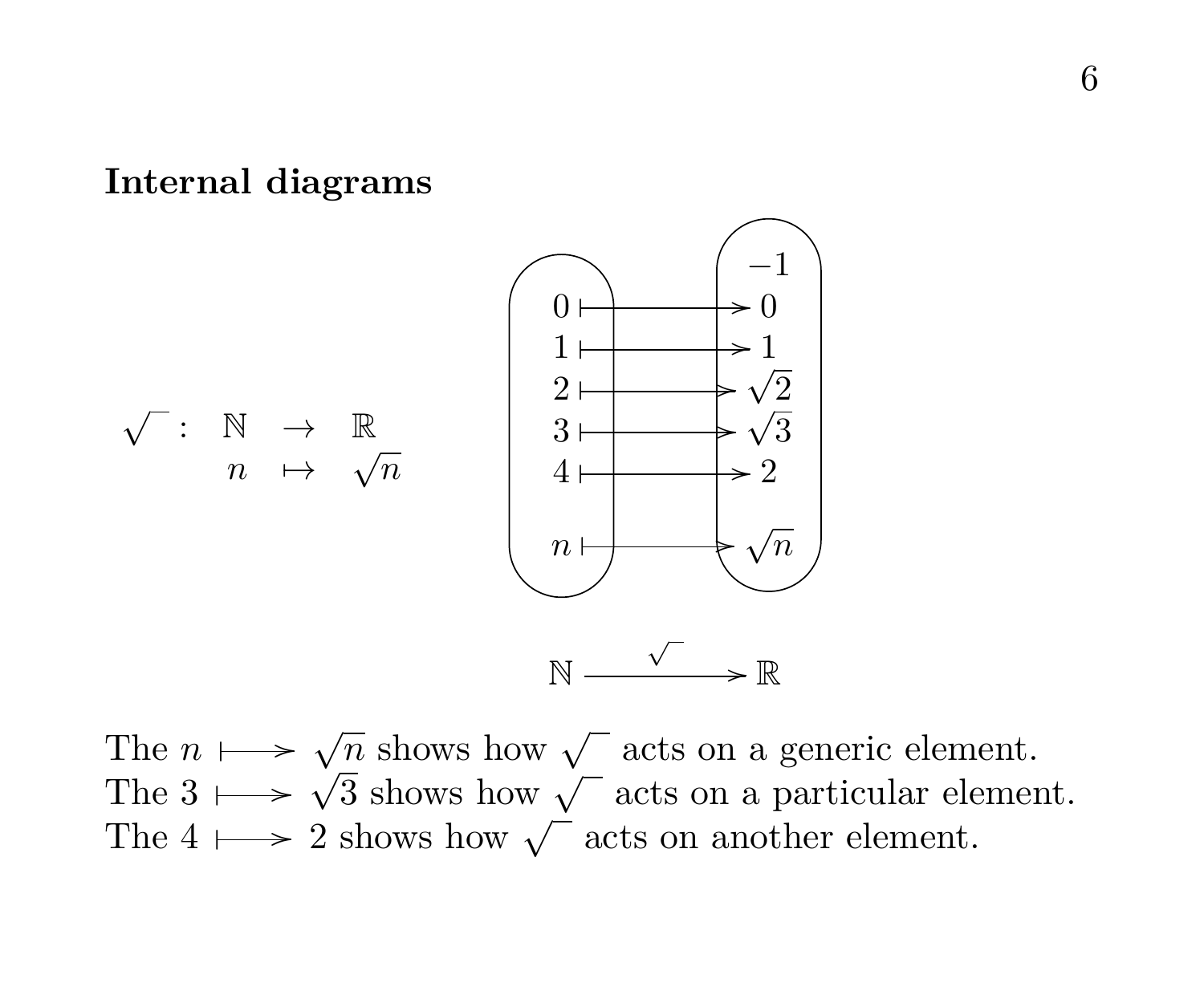## **Internal diagrams in categories** Above: internal view (without the blobs)

Below: external view



$$
\mathbf{A} \xrightarrow{F} \mathbf{B}
$$

Above  $\mathbf{A}$ : objects and morphisms of  $\mathbf{A}$  (same for  $\mathbf{B}$ ) Above  $F$ : the actions of  $F$  on objs and morphisms (Some conventions come from fibrations)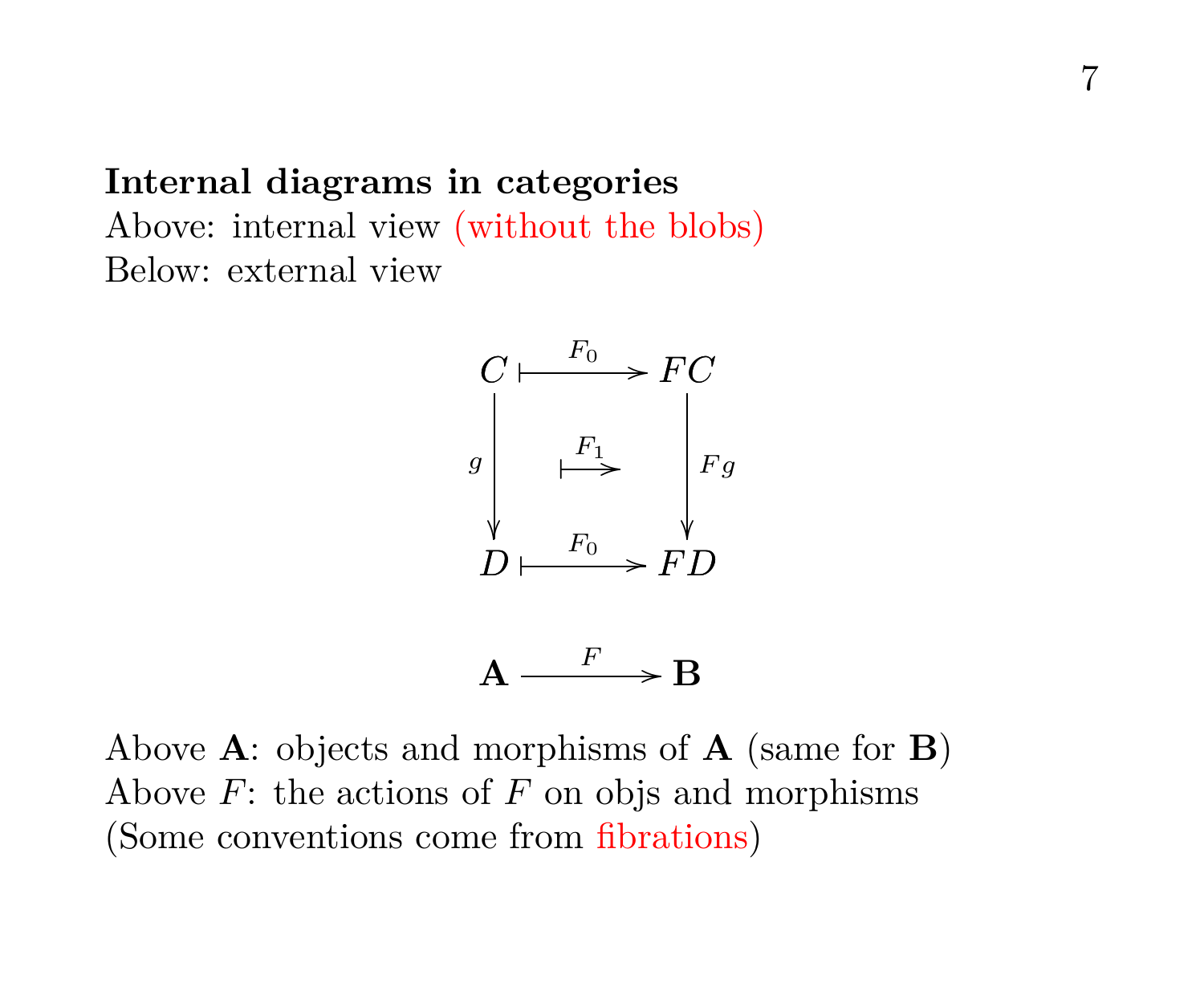#### **The shape of Beck-Chevalley**

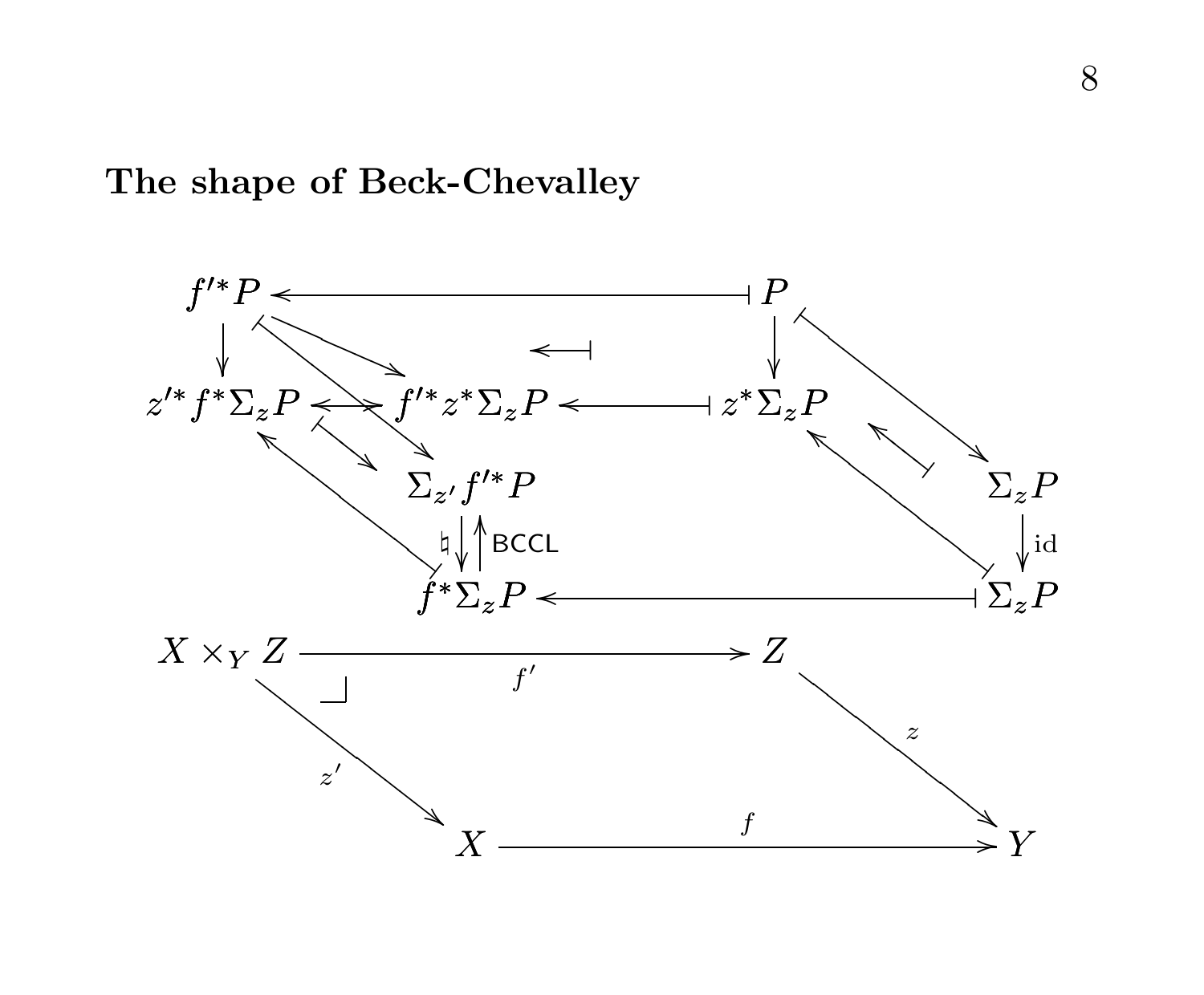### **What I was trying to understand**

Short answer: categorical semantics should be more intuitive Part of the long answer: hyperdoctrines are important but the definition of hyperdoctrine is super-hard...

A hyperdoctrine is a fibration  $p : \mathbb{E} \to \mathbb{B}$ over a base category B with finite products, in which each fiber is cartesian-closed, and in which every change-of-base functor  $f^*$ has adjoints  $\Sigma_f \dashv f^* \dashv \Pi_f...$ Also, all Beck-Chevalley maps and all Frobenius maps in it are invertible (yuck! Plus lots of details...)

What are the intended semantics of these operations? Can I work in the abstract definition and in the intended semantics "in parallel"?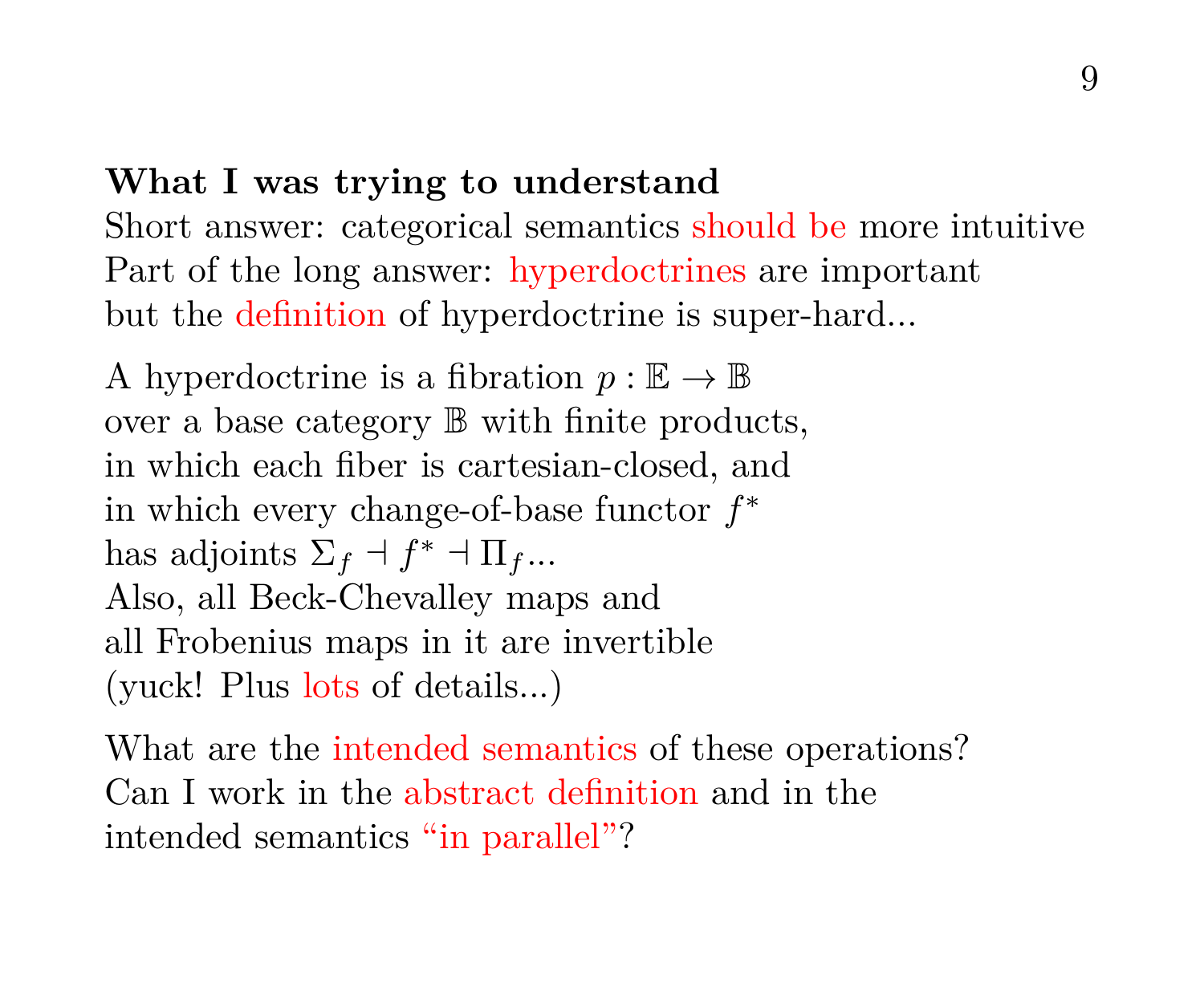#### **Parallel diagrams**

...what are the intended semantics of these operations? Can I work in the abstract definition and in the intended semantics "in parallel"?

Yes, if by "in parallel" we mean "using diagrams with the same shape". An example:

$$
X \xrightarrow{F_0} FX
$$
\n
$$
B \xrightarrow{A \times 0} B \xrightarrow{A \times 0} A \times B
$$
\n
$$
B \xrightarrow{F_1} F_2
$$
\n
$$
B \xrightarrow{A \times 0} A \times B
$$
\n
$$
B \xrightarrow{A \times 0} A \times B
$$
\n
$$
B \xrightarrow{A \times 0} A \times B
$$
\n
$$
B \xrightarrow{A \times 0} A \times B
$$
\n
$$
B \xrightarrow{A \times 0} A \times B
$$
\n
$$
B \xrightarrow{A \times 0} A \times B
$$
\n
$$
B \xrightarrow{A \times 0} A \times B
$$
\n
$$
C \xrightarrow{A \times 0} A \times C
$$
\n
$$
A \xrightarrow{F} B
$$
\n
$$
B \xrightarrow{A \times 0} A \times C
$$
\n
$$
B \xrightarrow{A \times 0} A \times C
$$
\n
$$
B \xrightarrow{A \times 0} A \times C
$$
\n
$$
B \xrightarrow{A \times 0} A \times C
$$
\n
$$
B \xrightarrow{A \times 0} A \times C
$$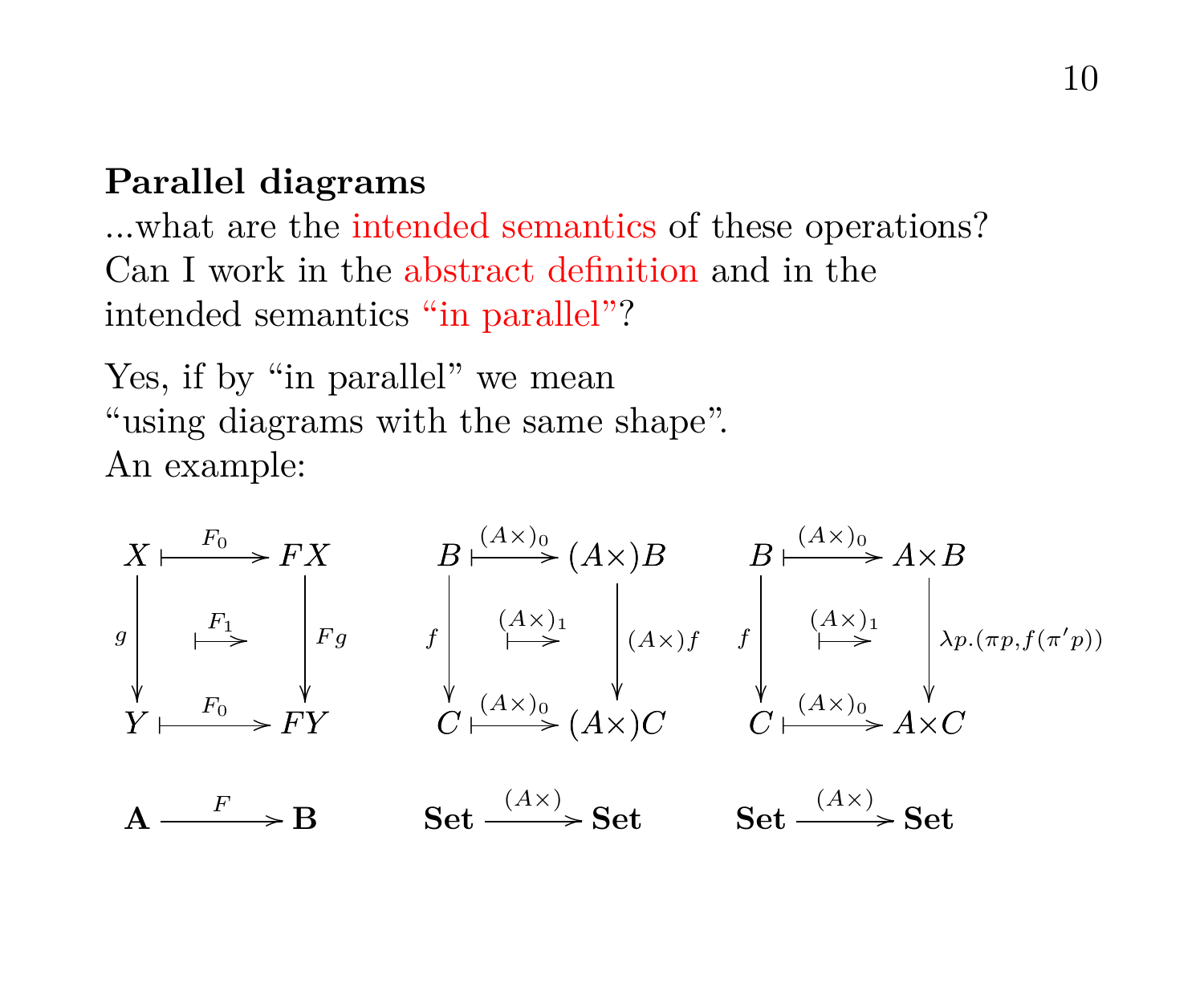**Parallel diagrams - Logic for Children** The main techniques discussed in the workshop "Logic for Children" (in the UniLog 2018, in Vichy ) involved parallel diagrams...

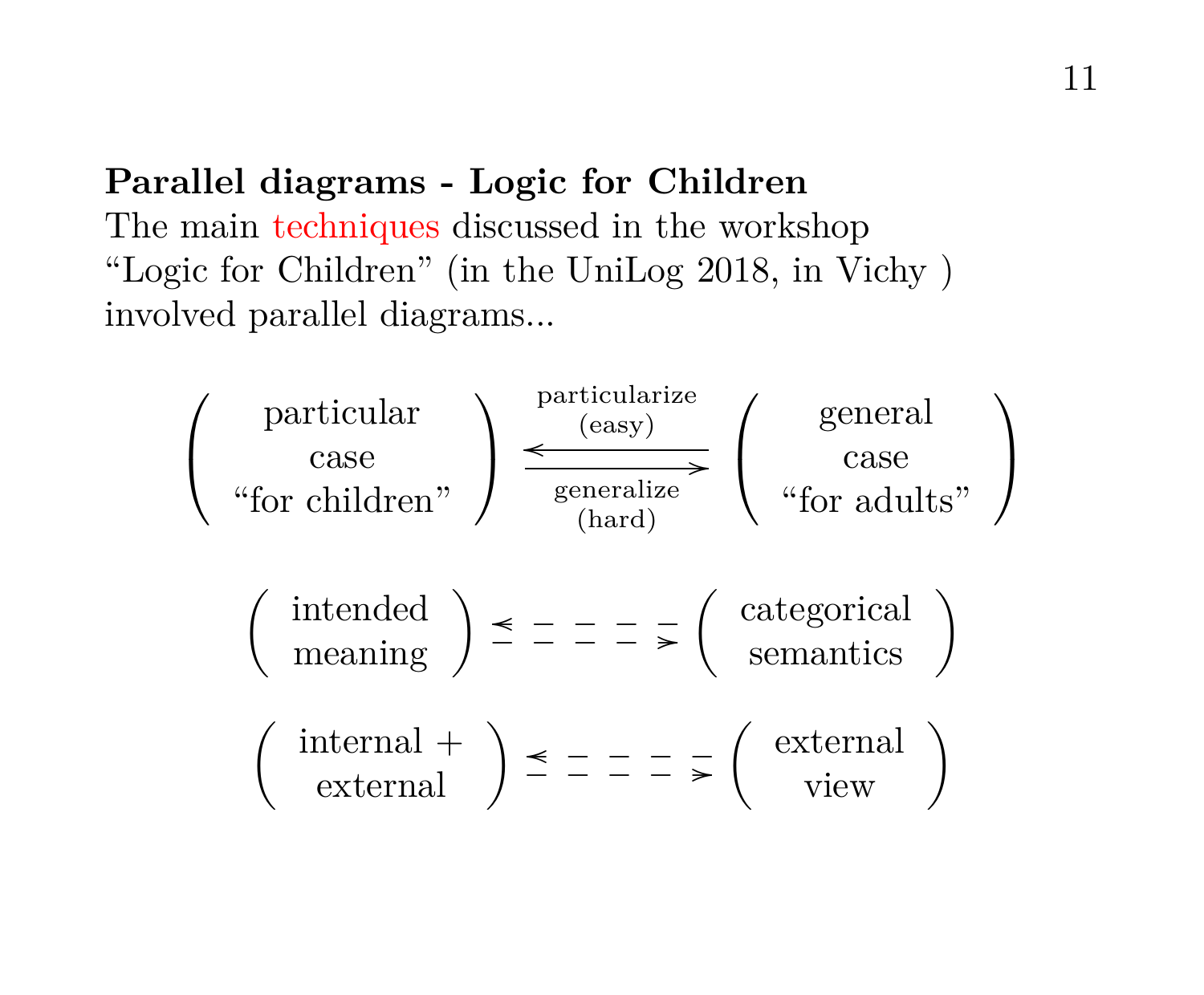### **An example from Topos Theory**

In 2018 I was using these techniques parallel diagrams, internal views, particular cases, finite examples "for children" — to understand things in Topos Theory...

I was super happy because with these techniques I finally was able to understand some things about toposes and sheaves, that before were MUCH more abstract than my brain could handle...

..and I showed this figure, of a particular case of a geometric morphism that induces a sheaf...

(This particular case is rich enough to give me a lot of intuition about GMs and shaves)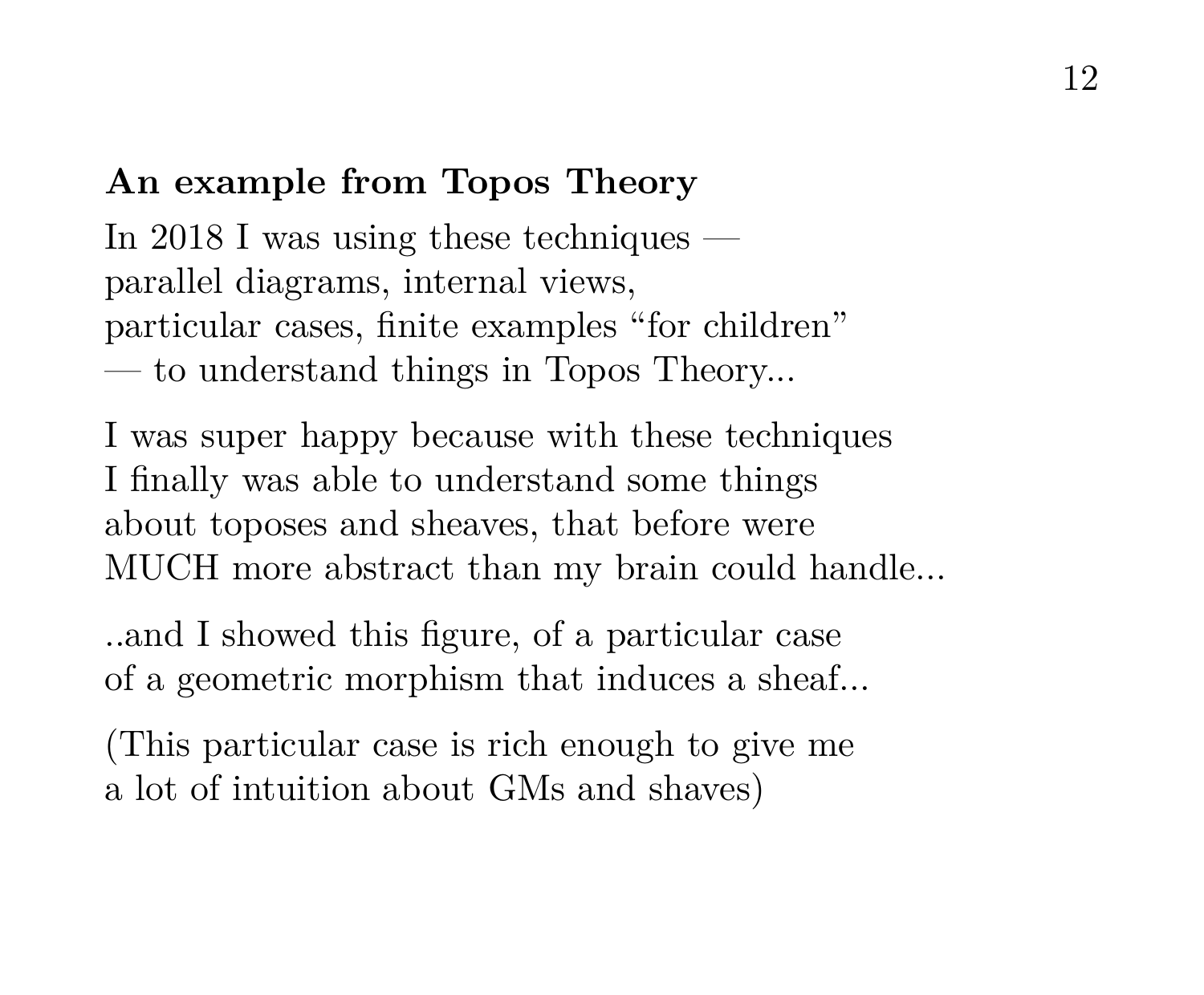



(for children; inclusion, sheaf) (for adults)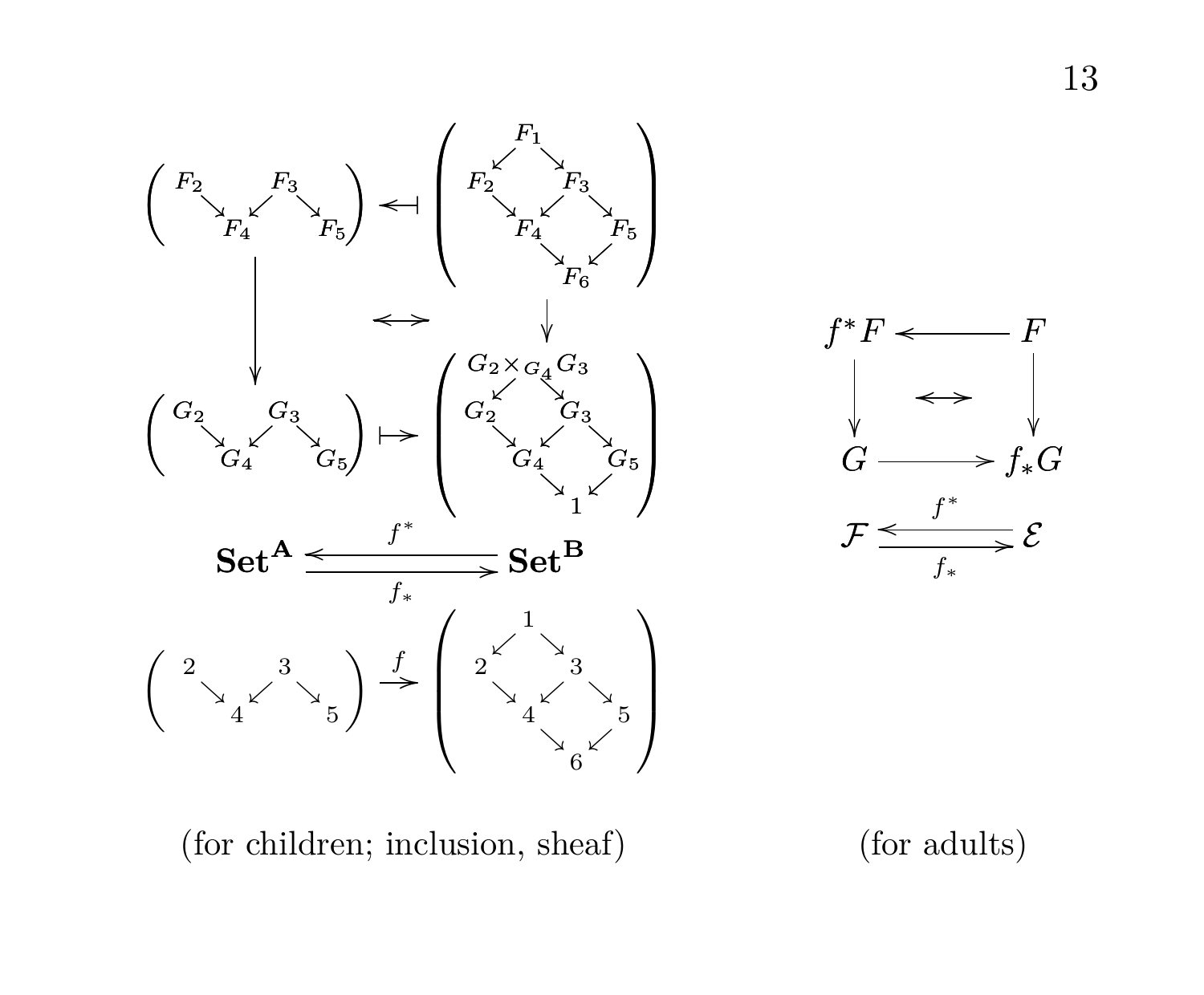I felt that I had some techniques for creating "the right (finite) examples", and these examples could give me/us a lot of intuition on Topos Theory...

That was quite nice, but then I started to ask: what exactly is this "intuition"? What kinds of knowledge are transferred between parallel diagrams?

My first answer was: in two parallel diagrams A and B with entities  $A_1, \ldots, A_n, B_1, \ldots, B_n$ , the relations between the entities in A and the correpondent entities in B are the same if we see these entities as  $\lambda$ -terms.

```
So: let's study this! ↑
```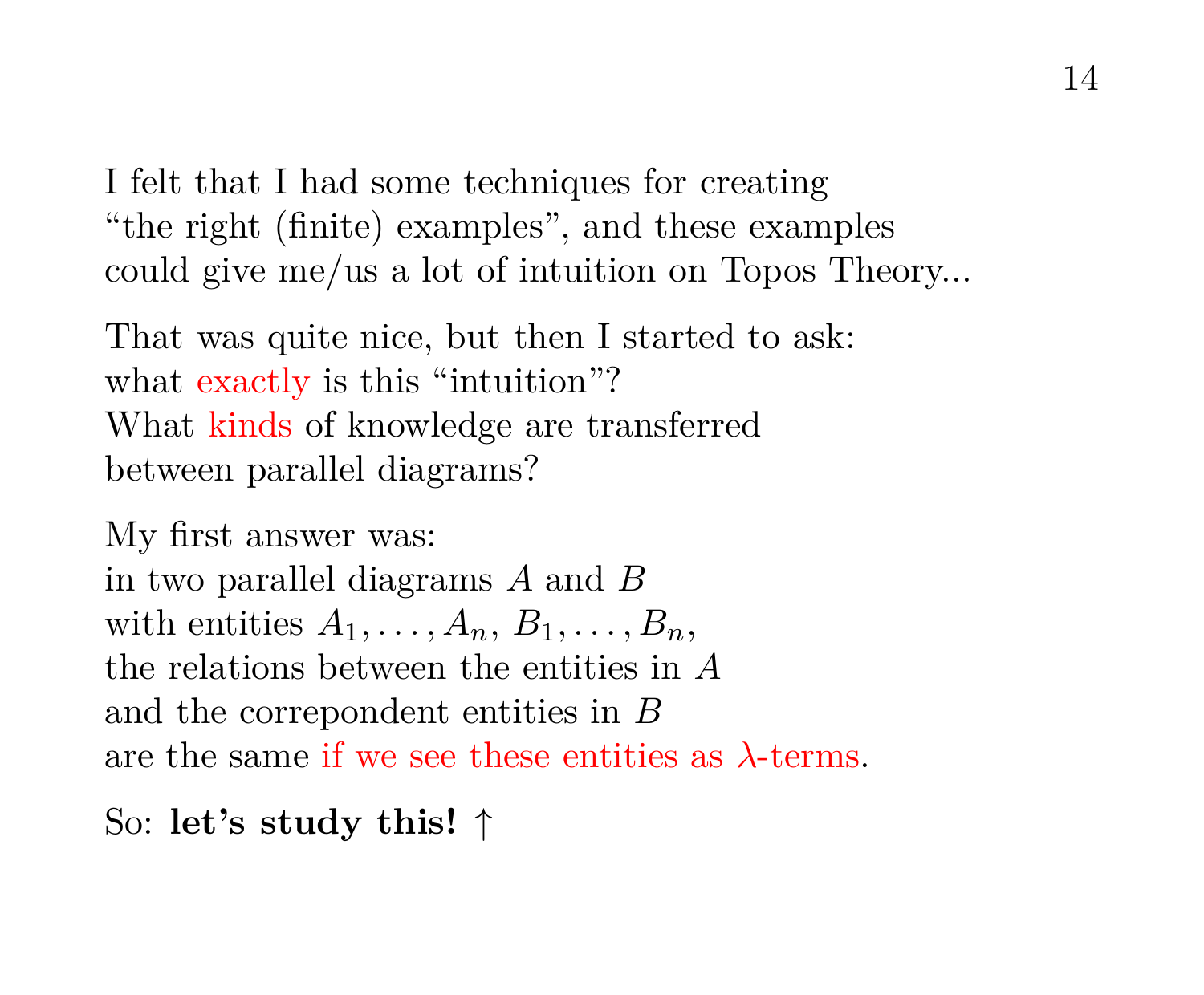### **Formalizing the Yoneda Lemma in** λ**-calculus** See: <http://angg.twu.net/math-b.html#notes-yoneda>

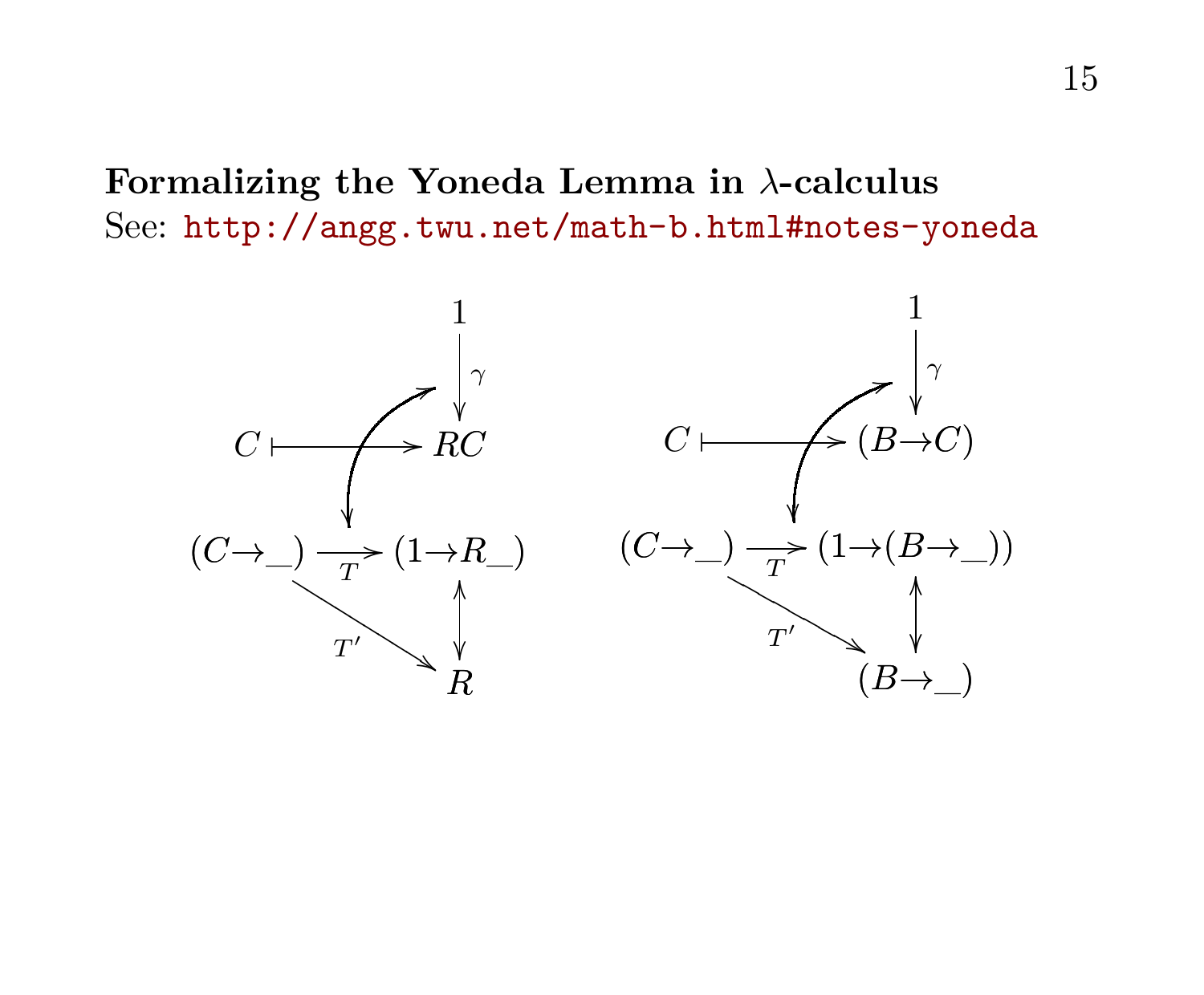# **Formalizing the Yoneda Lemma in** λ**-calculus (2)**

$$
A \in \mathbf{A}
$$
  
\n
$$
C \in \mathbf{C}
$$
  
\n
$$
A \qquad R: \mathbf{A} \to \mathbf{C}
$$
  
\n
$$
\gamma: A \to RC
$$
  
\n
$$
\gamma: A \to RC
$$
  
\n
$$
(C \to \_) : \mathbf{C} \to \mathbf{Set}
$$
  
\n
$$
(C \to \_) (D) = \text{Hom}_{\mathbf{C}}(C, D)
$$
  
\n
$$
(C \to \_) \xrightarrow{T} (A \to R \_) \qquad (C \to \_) (h) = \lambda g. (g; h)
$$
  
\n
$$
(A \to R \_) : \mathbf{C} \to \mathbf{Set}
$$
  
\n
$$
(A \to R \_) (D) = \text{Hom}_{\mathbf{A}}(A, RD)
$$
  
\n
$$
(A \to R \_) (h) = \lambda \delta. (\delta; Rh)
$$
  
\n
$$
T : (C \to \_) \to (A \to R \_)
$$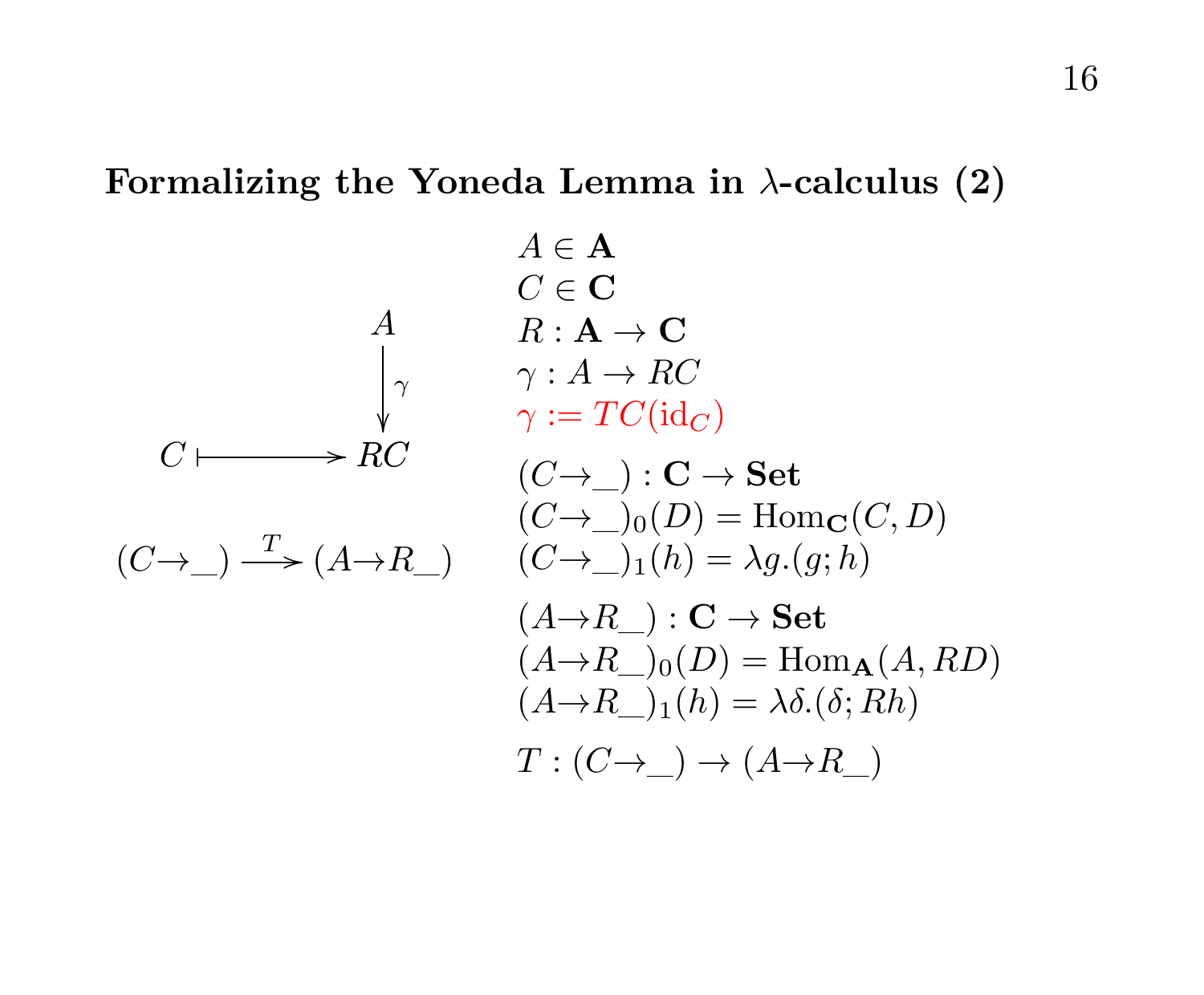### **Categories, functors, NTs, etc, in Idris-ct**

I decided to grow up, and instead of only writing the formalizations of my diagrams as  $\lambda$ -terms "by hand" in a system of  $\lambda$ -calculus with dependent types, as I've been doing for ages —

I would finally learn a language with dependent types that doubles as a proof assistant: Idris and I would implement my Yoneda — or at least its translation to  $\lambda$ -terms — in Idris, on top of its library for Category Theory, Idris-ct...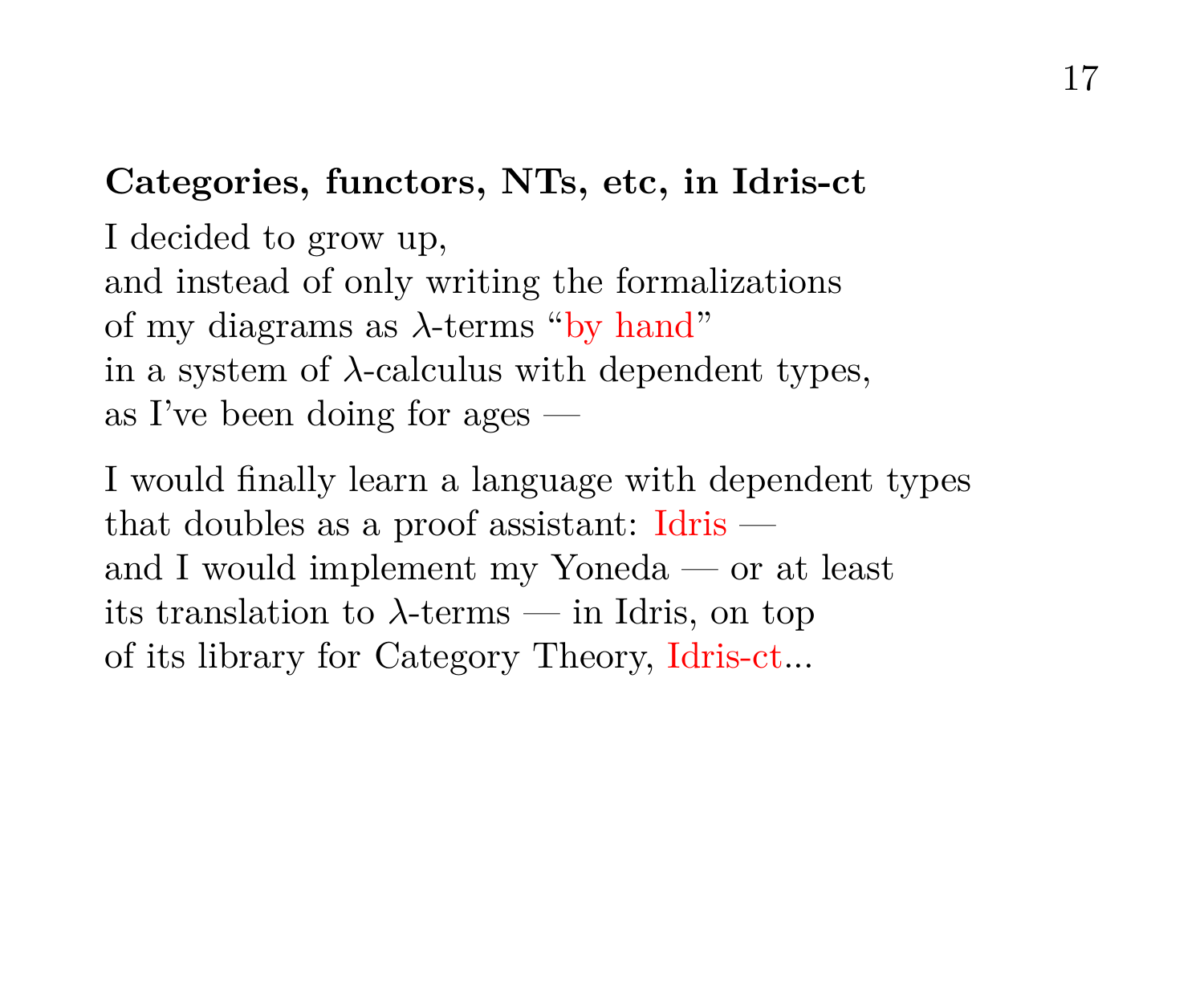# **Skeletons (1)** Remember that a functor  $(A \times)$ : Set  $\rightarrow$  Set is a 4-uple:

 $(A \times ) = ((A \times )_0, (A \times )_1;$  respids $_{(A \times )}$ , respcom $\mathsf{p}_{(A \times )})$ 

The components before the ';' don't mention equalities of morphisms, the components after the ';' do. If we drop the components after the ';' we get

 $(A\times) = ((A\times)_{0}, (A\times)_{1})$ 

# A "proto-functor".

It is possible to do something similar for (proto)categories, (proto)isos, (proto)NTs, (proto)adjunctions, (proto)fibrations, (proto)hyperdoctrines...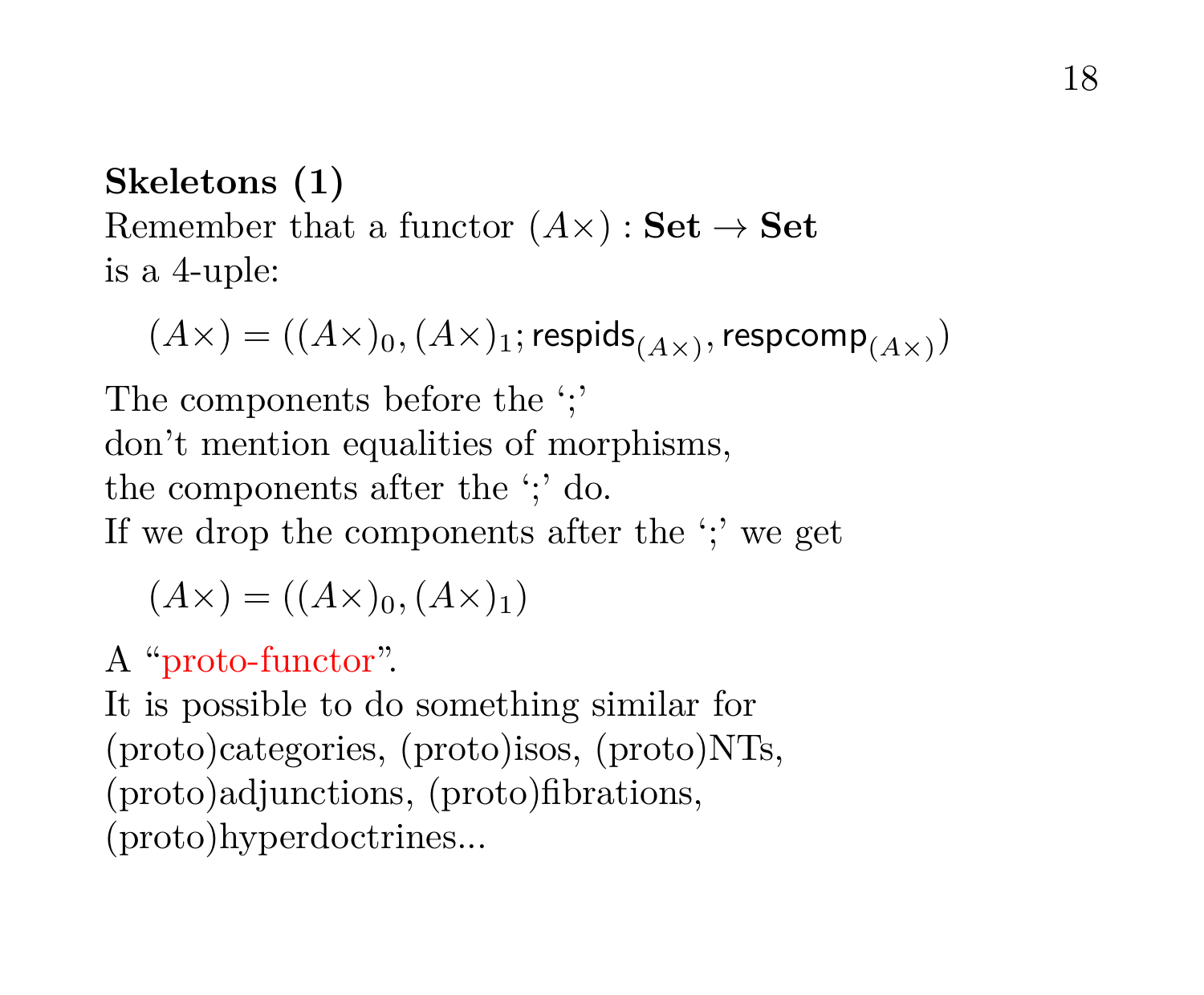### **Skeletons (1)**

Most constructions and proofs in Category Theory can be done first on the proto-things and then "lifted" to the real things.

The constructions with only the proto-parts are easier and very visual, and they work as "skeletons" for the real constructions and proofs.

I published this idea in a paper in Logica Universalis, "Internal Diagrams and Archetypal Reasoning in Category Theory" (2013), but no one paid any attention. (Link: <http://angg.twu.net/math-b.html#idarct>)

I created a modified version of Idris-ct that defines protocats, protofunctors, etc, instead of cats, functors, etc, and I'm translating my Yoneda to it!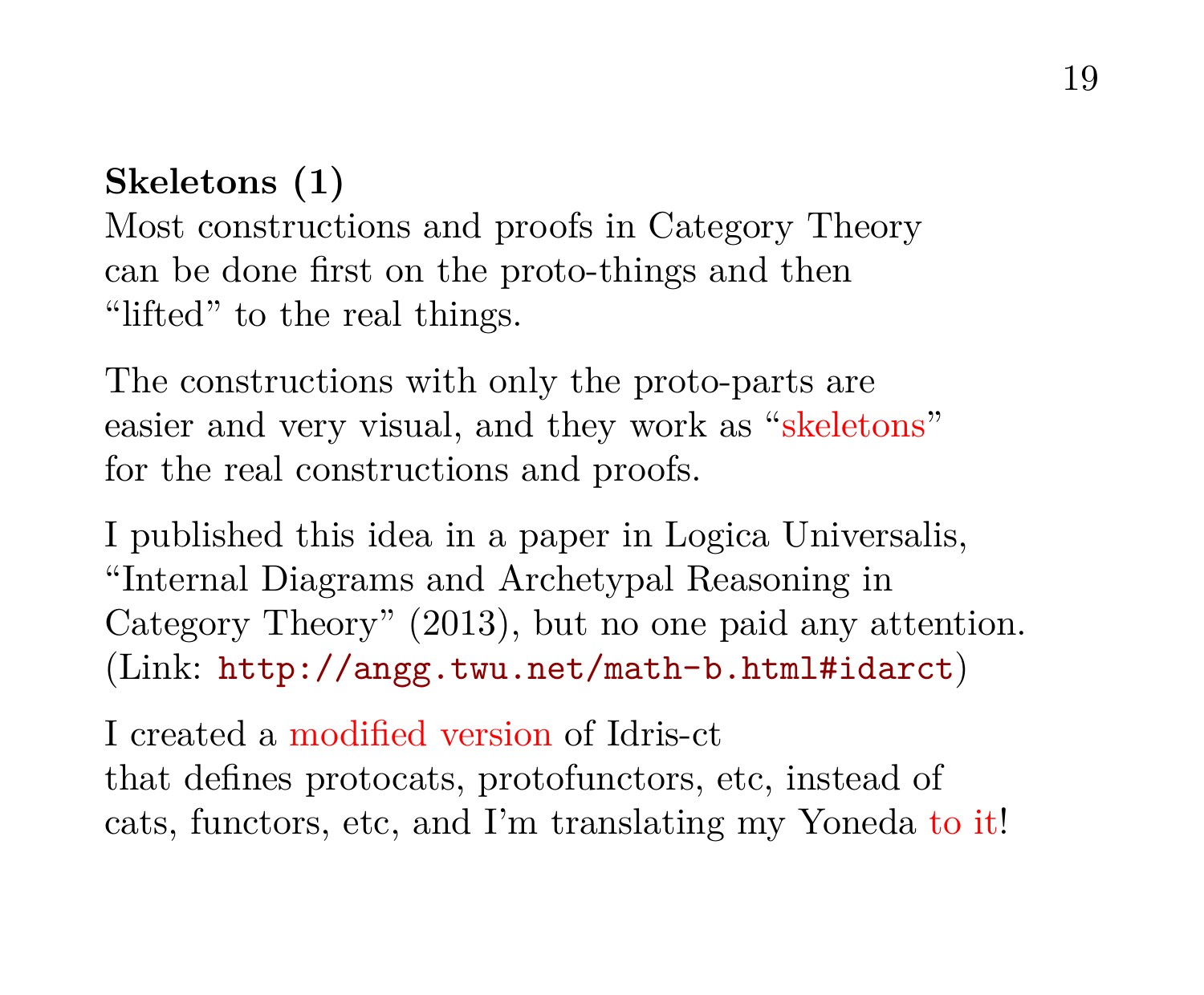### **Skeletons (2)**

The diagrams on which I'm working can be treated as "skeletons" of categorical constructions/proofs in at least two senses.

1) The "proto-things" of the previous slides.

2) They can help us with the "the"s.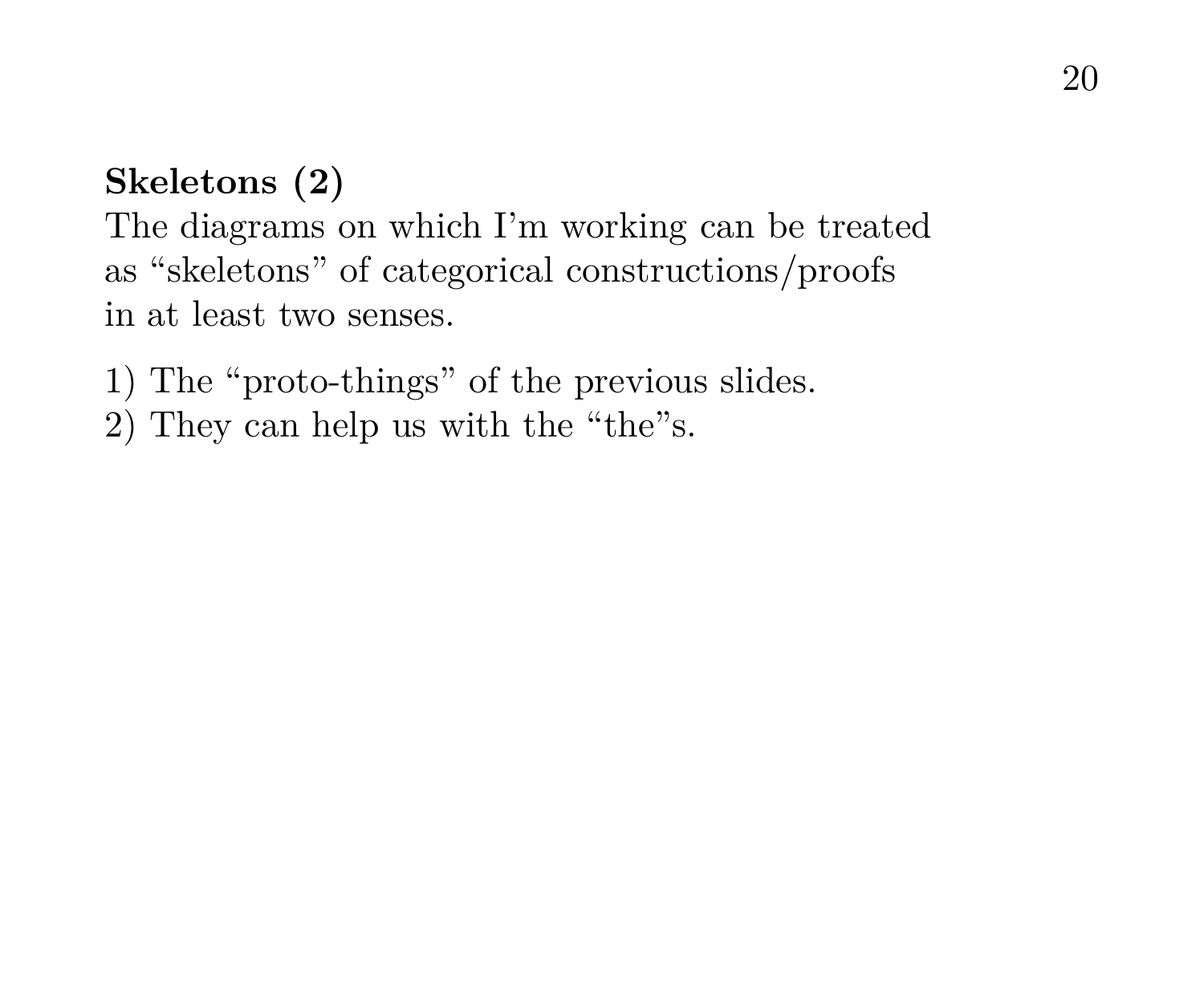#### **"The"**

"Let's denote by  $(A \times)$  the functor that takes each object B to  $A \times B$ "

This means that the action of objects of  $(A\times)$ ,  $(A\times)_{0}$ , is  $B\mapsto A\times B$ ...  $(A\times)_{0} = \lambda B.(A\times B)$ . The action of morphisms of  $(A \times)$ ,  $(A\times)$ <sub>1</sub>, is not obvious.

Why do the books on CT say " $(A \times)$  is the functor that takes each object B to  $A \times B$ "?

Answer: because there is a way to find a natural meaning for  $(A\times)_{1}!$ For logicians: find a proof of  $(B \to C) \to (A \land B \to A \land C)$ and then apply Curry-Howard to obtain  $\lambda p.(\pi p, f(\pi' p)).$ For CS'ers: find a term of type  $(B \to C) \to (A \times B \to A \times C)$ .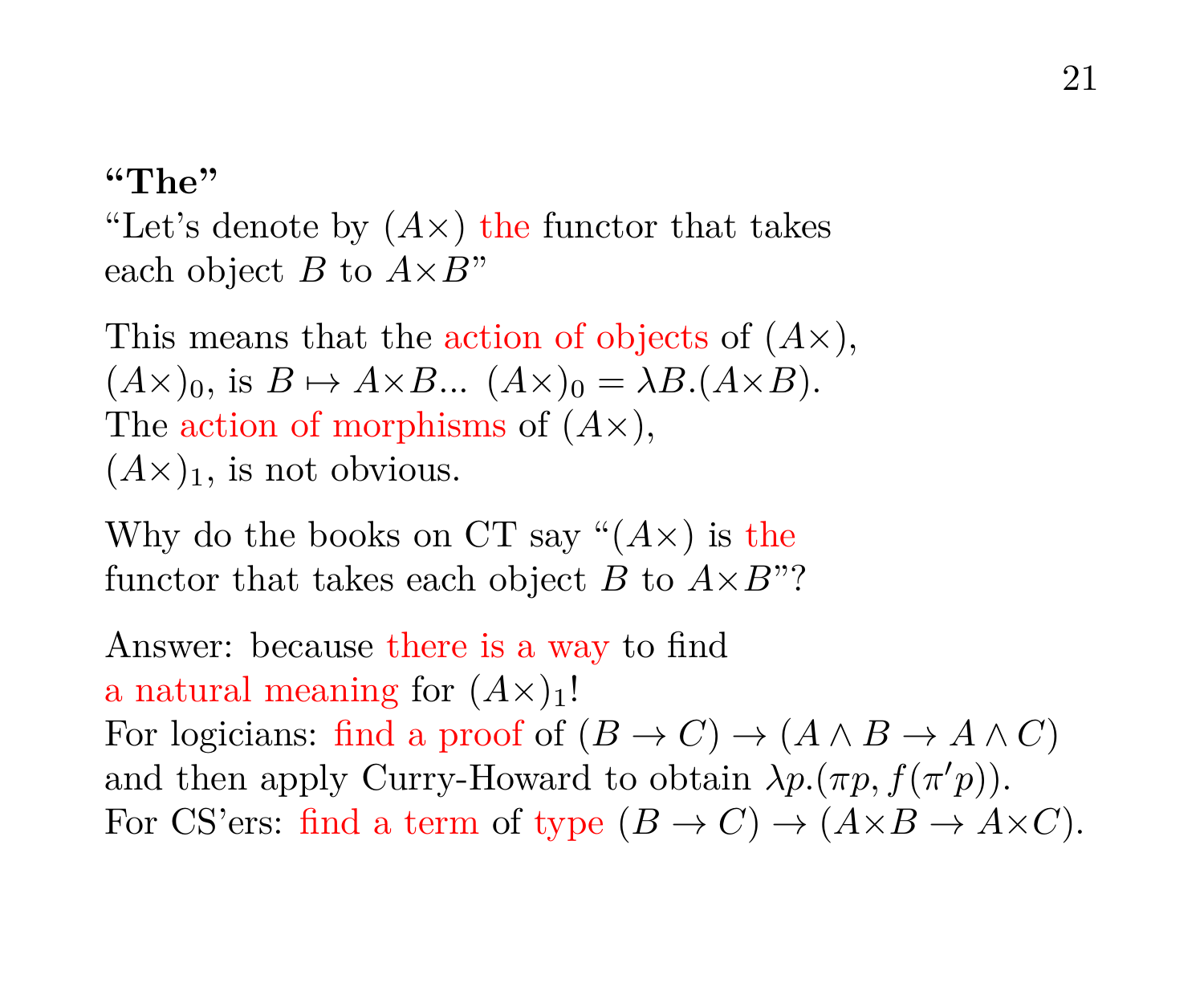**Finding a term of type such-and-such** Suppose that we know a function  $f : A \to B$  and a set C. Then "f induces a function  $(f \times C) : A \times C \rightarrow B \times C$ in a natural way".

How do we discover the function that "deserves the name"  $(f \times C)$ ?

Trick: "in a natural way" usually means "using only the operations from  $\lambda$ -calculus", (!!!!!!!) i.e., "a  $\lambda$ -term".

$$
\frac{f:A \to B}{(f \times C): A \times C \to B \times C} \quad \Rightarrow \quad \frac{A \to B}{A \times C \to B \times C} \quad \Rightarrow \quad (\dots)
$$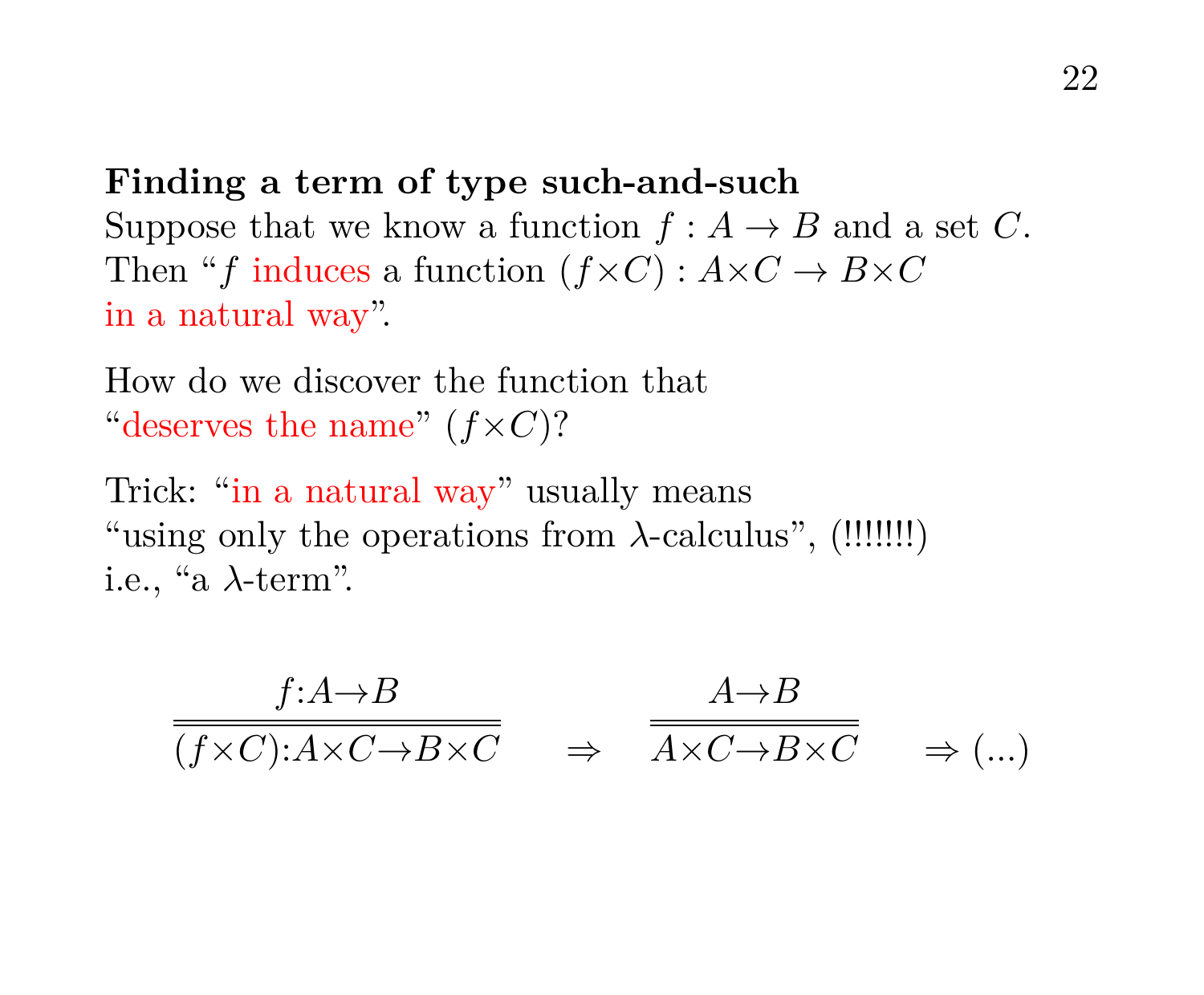$$
\frac{[A \times C]^1}{A} \xrightarrow{A \to B} \frac{[A \times C]^1}{C}
$$
\n
$$
\frac{B}{A \times C \to B \times C} \xrightarrow{B \times C} \frac{[A \times C]^1}{A \times C \to B \times C} \xrightarrow{B \times C}
$$

$$
\frac{[p:A\times C]^1}{\pi p:A} \quad f:A\to B \quad [p:A\times C]^1
$$
\n
$$
\xrightarrow{f(\pi p):B} \quad \frac{[p:A\times C]^1}{\pi'p:C}
$$
\n
$$
\Rightarrow \quad \overline{(\lambda p:A\times C:(f(\pi p), \pi' p)):A\times C\to B\times C} \quad 1
$$
\n
$$
\Rightarrow \quad (f\times C):=(\lambda p:A\times C:(f(\pi p), \pi' p))
$$